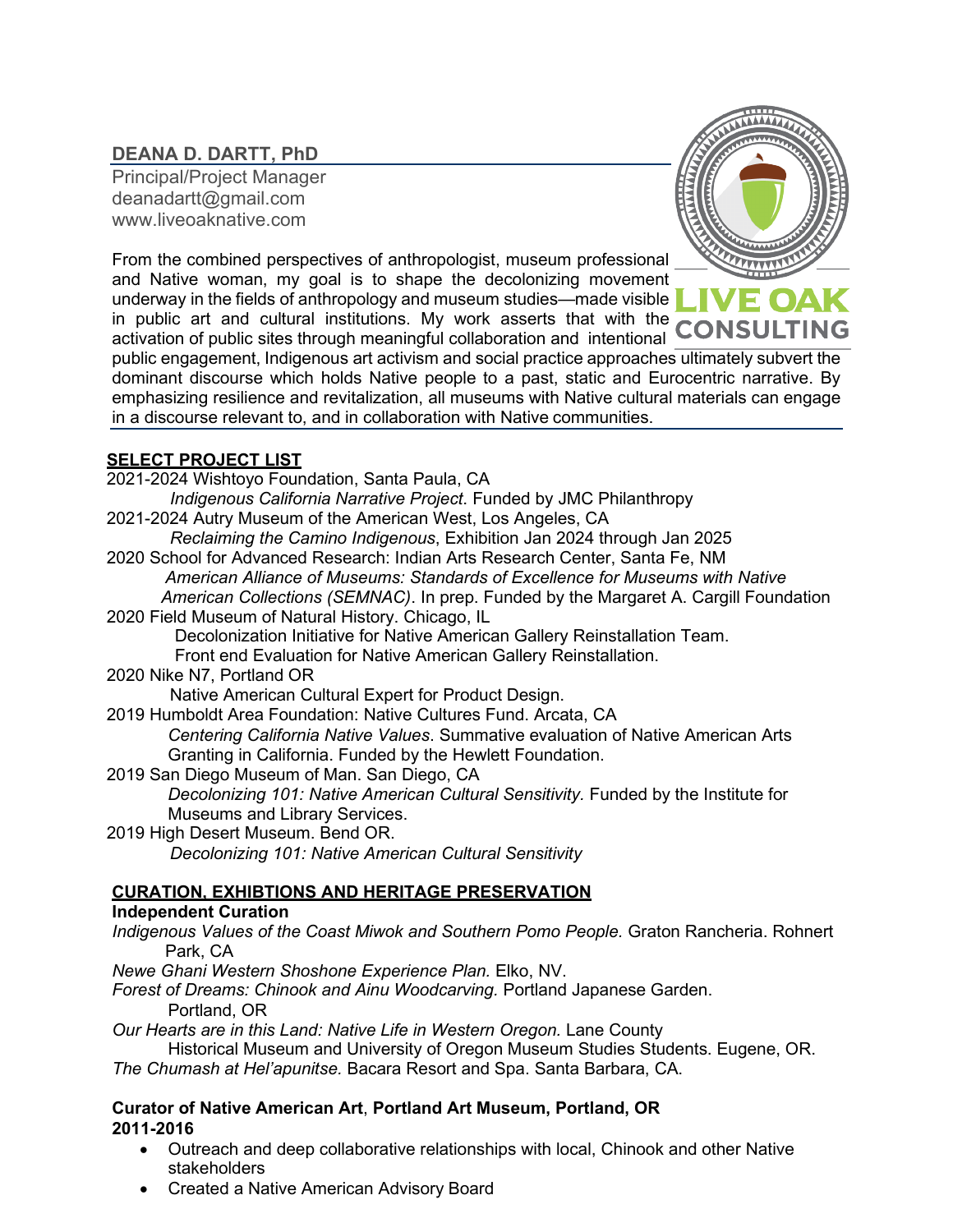- Created the Center for Contemporary Native Art as a space of engagement with Native peoples, centering their goals and voices
- Managed the Native American Art Council activities and fundraising
- Oversaw the accession and cataloging of the Butler Collection (5,000 objects)
- Managed IMLS digitization grant for the Native American Collection and website access
- Developed docent, youth and adult education programs relevant to Native materials
- Managed a team of graduate student interns, Mellon Fellow, and Mellon-funded collections assistant for research and cataloging of the Northwest Coastcollection
- Several reinstallations of the Native American Galleries using indigenous methodologies for the inclusion of Native voice
- Exhibitions include:
	- o *Native Fashion Now: North American Indian Style (originated at PEM)*
	- o *The Art and Artistic Community of Lillian Pitt*
	- o *Contemporary Native Photographers and the Edward Curtis Legacy*
	- o *Restoring the Breath: Coast Salish Wool Weavers*
	- o *Dene Bahi Naabahi: Native Survivance*
	- o *Thlatwa Thlatwa: Indigenous Currents*

#### **Curator Native American Ethnology**, **Burke Museum Seattle, WA 2008-2011**

- Managed graduate and undergraduate student interns
- Managed grants for the ethnology division
- Worked with education team on Native American programs
- Managed bi-annual Native advisory meetings
- Exhibitions include:
	- o *Truth versus Twilight: Native Responses to Werewolf Fiction*
	- o *Across the Oceans of Time: Ainu and Pacific Northwest Canoe Revitalization*
	- o *Indigenous Voices Reply: The 1909 Alaska Yukon Pacific Exposition*

## **GRANTS AND AWARDS**

- 2017 School for Advanced Research, Anne Ray Fellowship. Book manuscript in process, *Subverting the Dominant Narrative: Museums, Trauma and Activism in Coastal California*.
- 2016 National Endowment for the Humanities for *Art of Resilience* exhibition (\$350,000)
- 2014 Andrew W. Mellon award for Native American initiatives (\$500,000)
- 2014 Institute for Museum and Library Services, Community Anchor Grant, to support the Center for Contemporary Native Art (\$150,000)
- 2012 Institute for Museum and Library Services, Native American Collection Digitization grant (\$150,000)
- 2009 American Association of Museums, Museum Community Collaborations Abroad Grant "*Sharing Traditions Across the Waters of Time*", Ainu and Pacific Northwest Tribal Cultural Exchange (\$110,000).

## **PUBLICATIONS**

- In prep *Subverting the Dominant Narrative: Museums, Trauma and Activism in Coastal California*. University of Nebraska Press, Forthcoming.
- In prep Weisel Collection Catalog for the DeYoung Museum. Editor. Forthcoming.
- In prep *Reclaiming the Camino on Our Terms.* In Visualizing Genocide, edited by Nancy Marie Mithlo and Yve Chavez. Routledge Press. Forthcoming.
- 2014 Deana Dartt and Mike Murawski. "Object Stories: Connecting Collections with Communities." In *Interpreting Native American History and Culture at Museums and Historic Sites,* edited by Raney Bench.
- 2011 California's Sites of Conscience: An Analysis of Mission Museum Narratives.